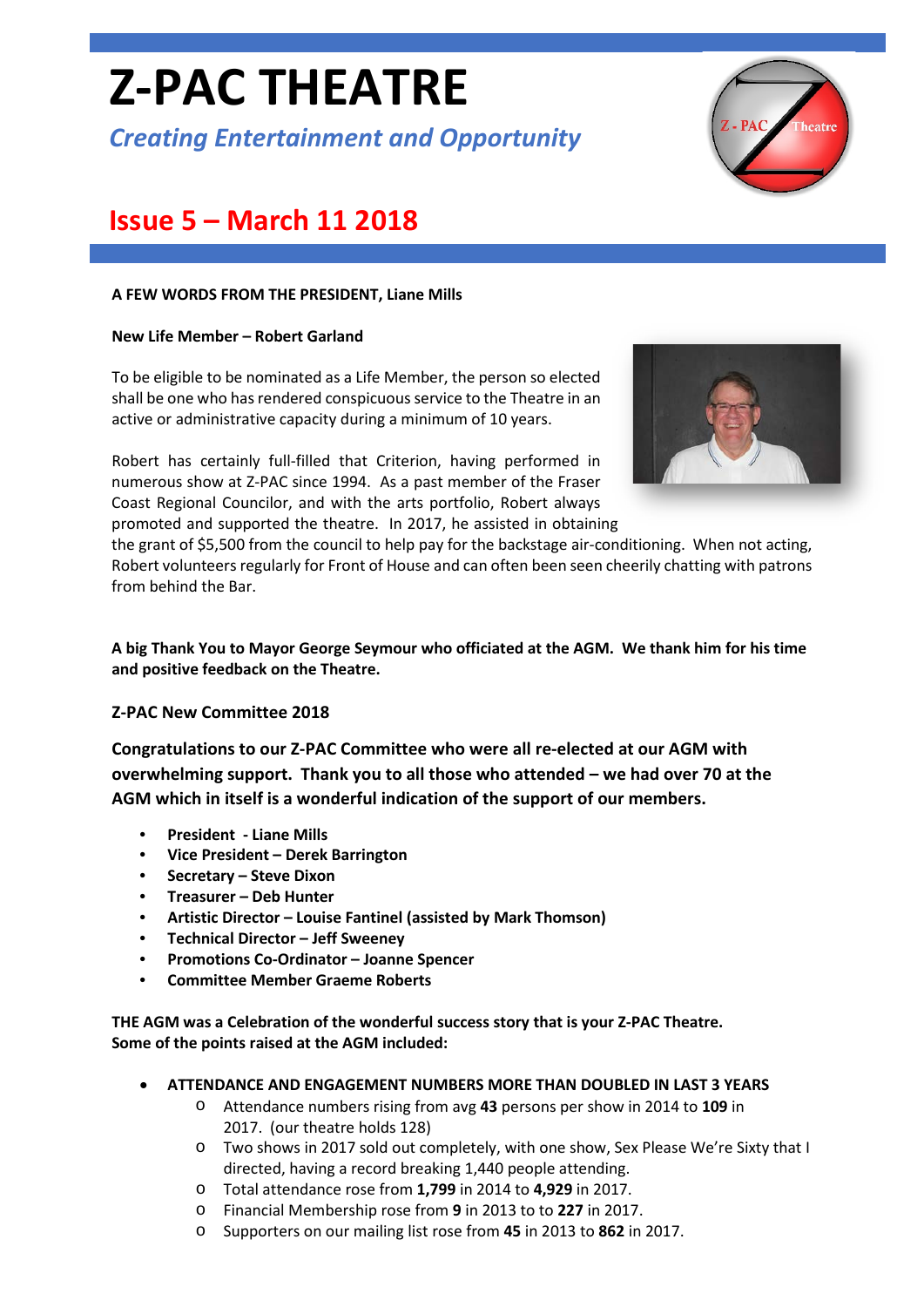#### • **OVER THE LAST 3 YEARS, RECEIVED OVER \$35,000 IN GRANTS INCLUDING ONES PROVIDING ADDITIONAL SUPPORT FOR THOSE WITH DISABILITIES**

- o **2016 Indy Foundation \$5,500** to fund advertising in the newspapers for two years. Money raised with a raffle at the Indy Masquerade ball. Thank you to Liane Mills, Steve Dixon and Robert Garland and all those who made generous donations to this raffle.
- o **2016 Gambling Community Benefit Fund \$18,000** Hearing Loop System in the main theatre + Hearing packs.
- o **2016 RADF regional arts development fund \$750** for Acting Workshop with Jonathan Dunn
- o **2017 Fraser coast regional council \$3,000** For the Disability ramp for theatre access
- o **2017 FCRC & Councillor David Lewis \$5,500** Air conditioning back stage (special thanks to *Robert Garland* for his assistance with this application)
- o **2018 RADF \$3,000** Acting Workshop Fingers Crossed **in Application. (**Thank you to *Robyn Edwards* for assistance with this.)

#### • **LIFTED Z-PAC'S PROFILE IN THE BUSINESS COMMUNITY**

o Our Z-PAC President is actively engaged in the Business Community, attending Chamber of Commerce Meetings, as well as weekly and fortnightly Breakfast meetings (currently with Business Connections Hervey Bay) on behalf of Z-PAC Theatre. This has led to an increased awareness and support of the theatre from the business sector, and sponsorship and support from local businesses.

#### • **LIFTED Z-PAC'S PROFILE IN THE COMMUNITY**

- •
- o Our Z-PAC President is actively engaged with Senior Community Groups, giving talks at monthly meetings of groups including:
- o Probus (both Fraser Coast Combined and Hervey bay City). We have helped them with skits and have such a good relationship I am invited to their Christmas Parties as a special guest.
- o National Seniors
- o Rotary (two Hervey Bay Rotary Groups)
- o NSW Retired Police Group
- o Fraser Coast View Club
- o As a result, these groups and others often come as a group booking to most shows.
- o One new innovation was offering groups over 10 supper/afternoon tea at no extra charge, this has helped increase group bookings.

#### • **COUNTRY ROCK BLUES CLUB**

o Developed, with Ken Sutton, the Country Rock Blues Club which has brought a whole new group people to the theatre and who provide the pre-show music our Patrons enjoy so much. They hold weekly Sunday Night sessions as well as several concerts every year.

#### • **Z-PAC REACHING OUT TO THE COMMUNITY**

- o Z-PAC Performanace at Torbay, Urangan Community Centre and involvement in the Hervey Bay Community Centre.
- o I've welcomed the Home Schooling students to the Theatre for a day of fun with a tour of the theatre and theatre games.
- o We have opened the theatre to Dance Schools, Singing Schools, and other community groups including last year a wonderful Jon Vea Vea Concert.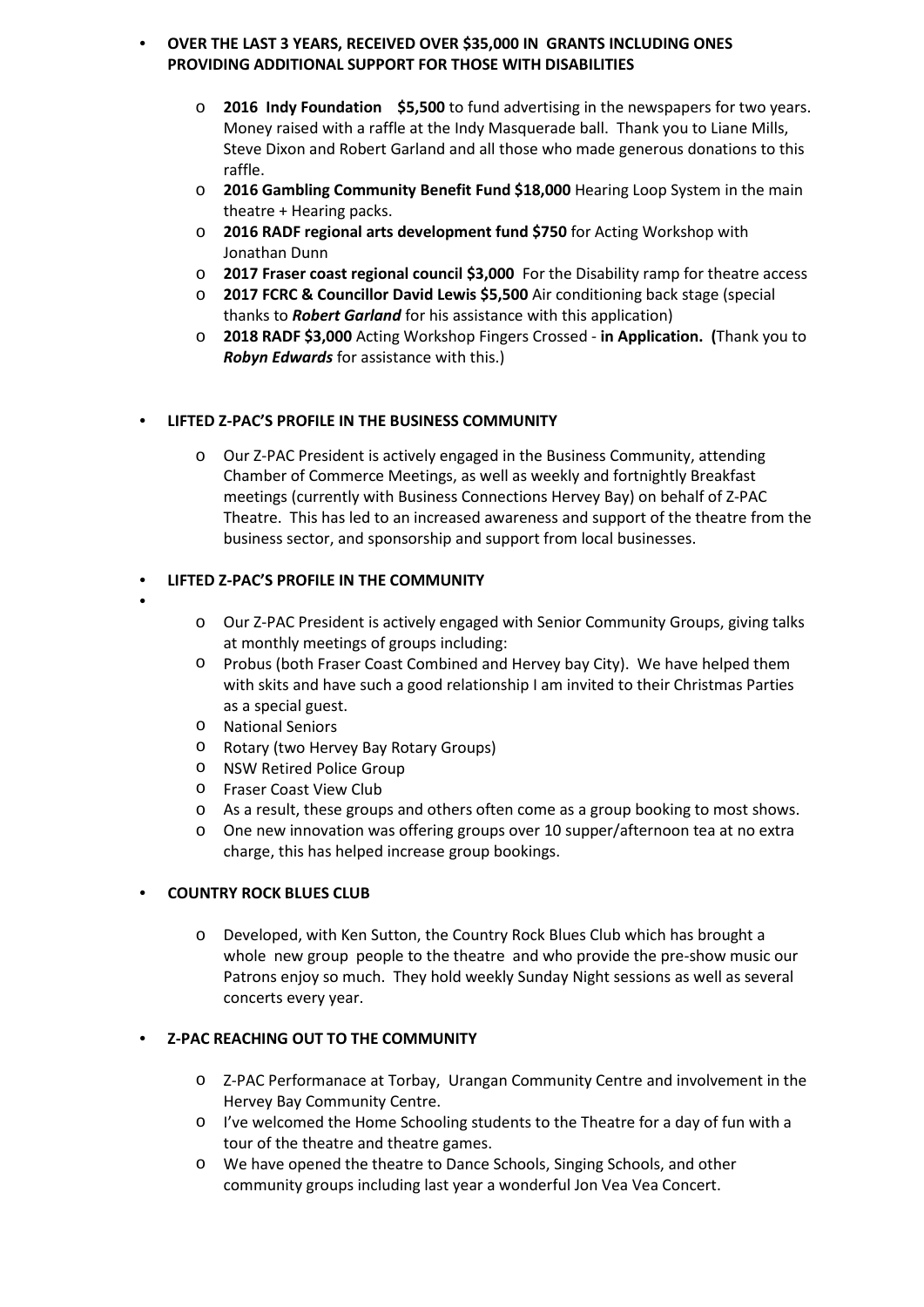#### • **SEASON PASSES**

- o For \$140 (concession) or \$175 (adult) patrons receive that value in tickets, along with one free drink per show, free program and Annual Membership
- o These provide our patrons with a great way of saving money on tickets, while Z-PAC receives an annual commitment from patrons.

#### • **VOLUNTEER SHOW NIGHTS**

o Volunteers are invited to a special show preview night and are given food and drinks and a special pre-show screening of each show. It's the theatre's way of saying thanks.

#### • **FINANCIAL SECURITY**

o Our Treasurer reported that we generated over \$125,000 last year, with surplus of \$40,000 and our budgeted income for 2018 is \$180,000. This financial security means we are able to keep our equipment and theatre in excellent repair.

#### **FRONT OF HOUSE INNOVATIONS**

o When patrons walk into the theatre now, they are greeted by smiling faces in uniforms, great drinks at the bar, live music, decorated tables, walls and ceilings and a general atmosphere of warm and community. We receive so many comments from many long-term theatre goers, on how much they enjoy these improvements.

#### • **FINALLY**

o Before the Current Committee, there was no money in the bank, member numbers were extremely low, show numbers low, it was difficult to get Directors, actors, and general volunteers. We didn't even have such simple things as online booking, a working photocopier, or even Internet. Today we have a vibrant active theatre with a wonderful community of volunteers, and our reputation for quality theatre is secure. Congratulations to your wonderful committee and all the many many volunteers who have worked so hard together to make this happen.

#### **Liane Mills President**



## **Godspell The Musical - March 16 - 25**

Directed by Cherie Treloar and Tim Holstein

7 shows only. Don't miss out. Two of the performances are almost sold out so Book today.

A well-loved musical based on the Gospel according to Matthew, Godspell, features a comedic troupe of eccentric players who team up with Jesus to teach his lessons in a new age through parables, games, and tomfoolery.

Online Book: <https://www.trybooking.com/TJIS> or at the Box Office at the theatre Fridays 9-12